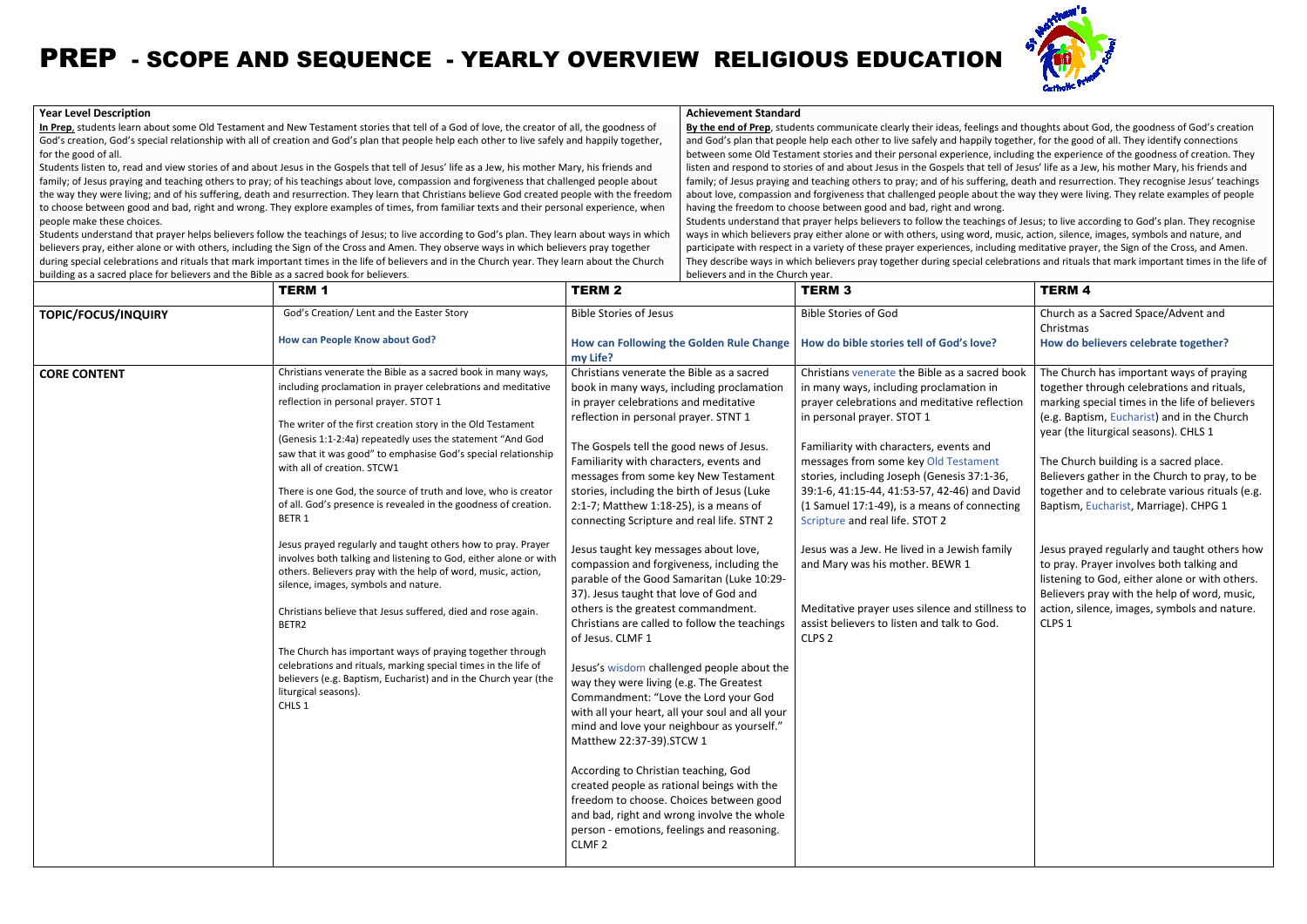## PREP - SCOPE AND SEQUENCE - YEARLY OVERVIEW RELIGIOUS EDUCATION

|                                    | Including prayer rituals in the day-to-day procedures and<br>routines of school life (e.g. lighting a candle to begin<br>class; saying the school prayer/motto at gatherings;<br>times of silence and reflection before decision-making)<br><b>PWR2.1</b> | Establishing practices and procedures for<br>movement from secular psychological space<br>to a readiness for prayer and celebrations<br>(e.g. use of bells, chimes, silence, ritual<br>actions) ICS2.3                                                                                                                                                                                                                                                                                                                                                                                                                                                                                                                                                                        | Looking for opportunities to include elements<br>of hope, joy and celebration in ritualising<br>everyday events in the lives of students (e.g.<br>educational, pastoral, sporting and cultural<br>achievements, personal moments of awes<br>and wonder, discoveries) PWR1.5 | Incorporating appropriate symbols when<br>developing prayer experiences (e.g. flame, water,<br>oil, colour, shape, natural elements, religious<br>symbols, seasons symbols) PWP3.3 |
|------------------------------------|-----------------------------------------------------------------------------------------------------------------------------------------------------------------------------------------------------------------------------------------------------------|-------------------------------------------------------------------------------------------------------------------------------------------------------------------------------------------------------------------------------------------------------------------------------------------------------------------------------------------------------------------------------------------------------------------------------------------------------------------------------------------------------------------------------------------------------------------------------------------------------------------------------------------------------------------------------------------------------------------------------------------------------------------------------|-----------------------------------------------------------------------------------------------------------------------------------------------------------------------------------------------------------------------------------------------------------------------------|------------------------------------------------------------------------------------------------------------------------------------------------------------------------------------|
| <b>RLOS</b>                        | Using the natural environment to enhance a sense of the<br>scared (e.g. reflective walks, rainforest areas,<br>peace/prayer gardens) ICS3.2                                                                                                               | Engaging students in the prayerful use of<br>local prayer sites, sacred spaces, and<br>physical structures (e.g. labyrinths, peace<br>gardens, local parish church) ICS1.1                                                                                                                                                                                                                                                                                                                                                                                                                                                                                                                                                                                                    | Building collaborative relationships with the<br>parish and local Church in planning joint<br>celebrations(Catholic Education Week -<br>Parish/School Mass)                                                                                                                 | Making connections between the life, death and<br>resurrection of Jesus Christ and contemporary<br>people and events (within and beyond the school<br>community) EFG1.3            |
| (Optional) Supplementary Scripture |                                                                                                                                                                                                                                                           | The Golden Rule<br>Matthew 7:12<br>Luke 6:31<br>The Greatest Commandment<br>Matthew 22:36-39<br>Mark 12:28-31<br>Luke 10:25-28                                                                                                                                                                                                                                                                                                                                                                                                                                                                                                                                                                                                                                                | Lost in the Temple<br>Luke 2:41-47                                                                                                                                                                                                                                          |                                                                                                                                                                                    |
| <b>EXPLICIT PRAYER</b>             | Sign of the Cross<br>Amen                                                                                                                                                                                                                                 | Amen<br>Sign of the Cross<br>Meditative prayer practices.                                                                                                                                                                                                                                                                                                                                                                                                                                                                                                                                                                                                                                                                                                                     | Amen<br>Sign of the Cross<br>Meditative prayer practices.                                                                                                                                                                                                                   | Amen<br>Sign of the Cross<br>Meditative prayer practices.                                                                                                                          |
|                                    | Genesis 1:1-2: 4a<br><b>Creation in Genesis</b><br>Genesis 2:4b-9; 15-25<br>Jesus' resurrection<br>Mark 16:1-8                                                                                                                                            | Luke 10:29-37<br>Ten Lepers<br>Luke 17:11-18<br>Jesus taught his disciples to pray<br>Luke 11:1-4                                                                                                                                                                                                                                                                                                                                                                                                                                                                                                                                                                                                                                                                             | Genesis 37:1-36, 39:1-6, 41:15-44, 41:53-57,<br>42-26<br>David<br>1 Samuel 17:1-49                                                                                                                                                                                          | Birth of Jesus<br>Luke 2:1-7<br>Matthew 1:18-25                                                                                                                                    |
| <b>MANDATED SCRIPTURE</b>          | <b>First Creation Story</b>                                                                                                                                                                                                                               | God's plan is that people help each other to<br>live safely and happily together. Societal<br>laws are intended to be for the good of all.<br>CLMJ1<br>Jesus prayed regularly and taught others<br>how to pray. Prayer involves both talking<br>and listening to God, either alone or with<br>others. Believers pray with the help of<br>word, music, action, silence, images,<br>symbols and nature.<br>CLPS <sub>1</sub><br>Meditative prayer uses silence and stillness<br>to assist believers to listen and talk to God.<br>There is a range of practices (including<br>being silent and still, and lighting a candle)<br>that helps believers prepare the body and<br>the mind for meditative prayer and engage<br>in the 'work of meditation'. CLPS 2<br>Good Samaritan | Joseph                                                                                                                                                                                                                                                                      | New Testament                                                                                                                                                                      |